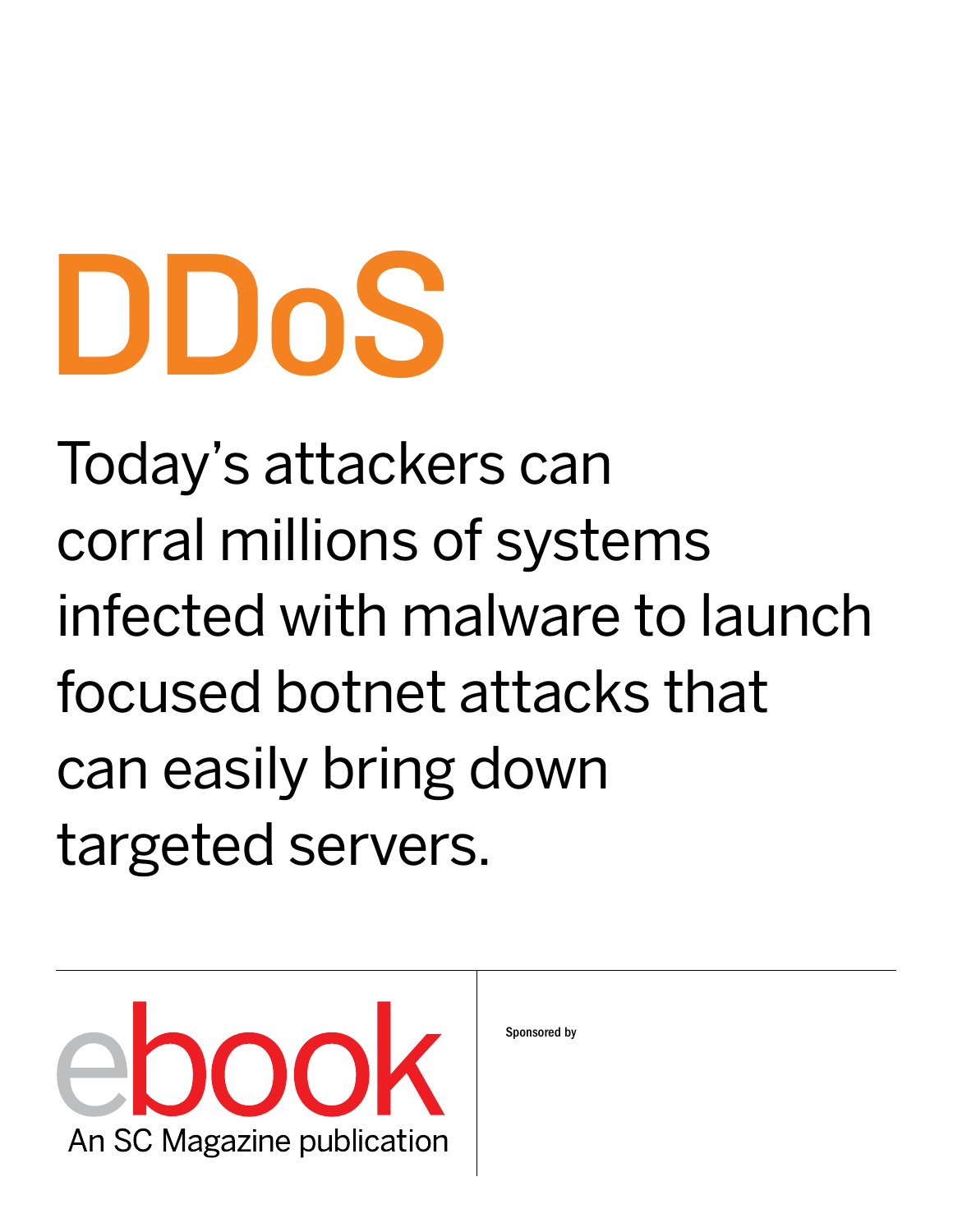## Waiting for DDoS

There are modern defensive measures organizations can employ to protect themselves from relatively inexpensive and easily exploitable DDoS attacks. Larry Jaffee reports.

n American football, many offensive plays<br>are designed to trick the defense into think-<br>ing something else is about to unfold. In<br>the world of cybersecurity, DoS (denial-of-sern American football, many offensive plays are designed to trick the defense into thinking something else is about to unfold. In vice) or DDoS (distributed denial-of-service) attacks often serve as a similar smokescreen to a far more sinister plot – with the ulterior motive to mount a computer network breach that results in the loss of data or intellectual property.

A DoS attack typically uses one computer and one internet connection to flood a tar-

geted system or resource, whereas DDoS uses multiple computers and internet connections to flood the targeted resource.

It was a DDoS attack that woke up Sony Pictures a year ago (watch the video emailed to Sony employees on the morning of the incur-

release of the movie The Interview, which lampooned North Korea's president, were never clearly stated. But when the attack became public, it was revealed that #GOP emailed Sony's top management warning of a damaging cyberattack three days before studio employees could not use their computers. Sony executives reportedly dismissed the emails as spam and didn't open them.

#GOP's demands, other than halting the

While perhaps not as monumental as the assault on Sony, another method, ransomware, is often tied to a DDoS attack, followed by demands of being paid in Bitcoins. Often the attackers make relatively modest requests of the equivalent of thousands of dollars. Pay up or your site won't function again, the attackers threaten. (Sound advice: Don't! Attackers almost always are going to act on their threats whether or not you meet their

#### financial demands, experts say. You are better off seeking immediate law enforcement help.)

DDoS attacks are wielded on companies and organizations of all sizes and all industries. In the past few months, email companies in Europe and Australia were crippled with a

flurry of highly publicized ransomware-driven attacks.

#### Sobering DDoS statistics

Recent studies show DDoS attacks growing exponentially in the past few years, launched through rentable, relatively inexpensive anonymous botnets that cost as little as \$1,000 and can render an e-commerce website completely inoperable.

The average denial-of-service (DoS) attack costs the victim \$1.5 million, according to a separate Ponemon Institute survey sponsored

## *OUR EXPERTS: DDoS*

**JJ Cummings,** managing principal, Security Incident Response Team, Cisco **Ondrej Krehel,** digital forensics lead & CEO, LIFARS **Larry Ponemon,** chairman & founder, Ponemon Institute **Charles Renert,** VP of cybersecurity, ViaSat **Mark Tonnesen,** CIO, CSO and VP operations,

Neustar

**Mike Weber,** VP of labs, Coalfire

sion: [http://for.tn/1HgzKb5\)](http://for.tn/1HgzKb5), even though attackers had infiltrated the company's networks undetected months before – and eventually obliterated its computer systems. According to Fortune, half of Sony's global network was wiped out, erasing everything stored on 3,262 of the company's 6,797 personal computers and 837 of its 1,555 servers.

Hackers calling themselves "#GOP" (Guardians of Peace) threatened to release Sony Pictures' internal data if their demands, including "monetary compensation," were not met. They weren't bluffing.



*>20%*

*of the DDoS attack vectors in Q1 2015 were Simple Service Discovery Protocol attacks.*

*– Akamai State of the Internet [security] report*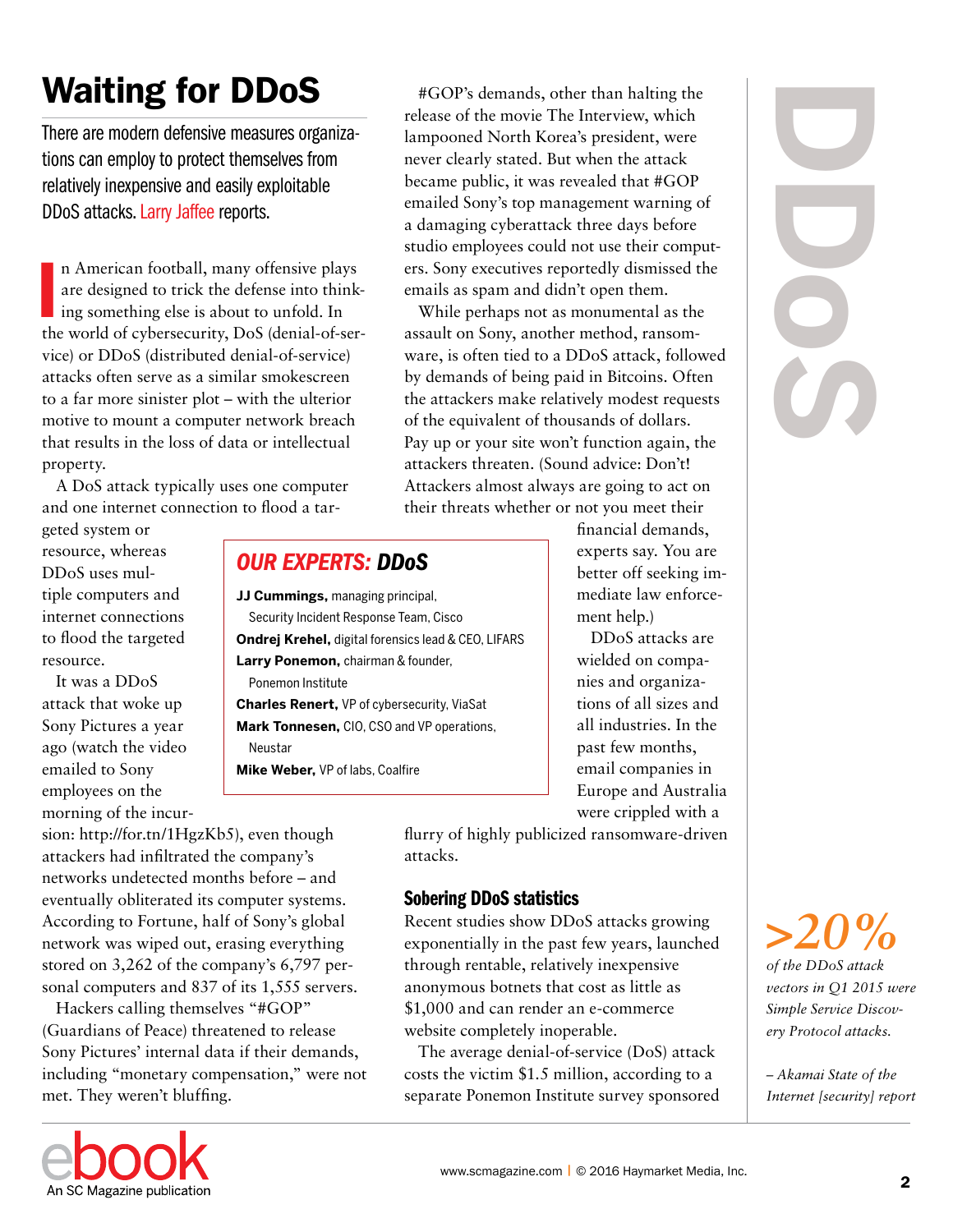by Akamai and published in March 2015. The 682 responding companies reported four attacks a year.

AT&T also reported that companies across its network were hit four times a year with DDoS attacks and experienced 62 percent growth in DDoS attacks over the past two years.

Once an organization is on the receiving end of a DDoS attack, the chances of it subsequently being the object of a data breach are better than 70 percent, reported Neustar, a Sterling, Va.-based provider of cloud-based information services, including conducting research on cloud metrics and managing various top-level internet domains.

Further, the second quarter of 2015 set a record for the number of DDoS attacks recorded on Akamai's Prolexic Routed network – more than double what was reported in 2014's second quarter. The worst DDoS attack on the Akamai network peaked at 214 million packets per second (Mpps), a volume capable of taking out tier 1 routers, such as those used by internet service providers (ISPs).

Corero Networks, a Hudson, Mass.-based

## *Inside: DDoS forensics*

Volumetric attacks, such as DNS or NTP reflections or UDP (User Datagram Protocol) or SYN/ACK (Synchronize/Acknowledge) floods, consume all available bandwidth targeting the largest internet carriers.

"They're created to take them down," says Ondrej Krehel, digital forensics lead and CEO of New York-based cybersecurity firm LIFARS. "It's a brute force."

Layer 7 attacks target consumer web server resources or application protocols. "The attacker is not stealing the pipe but stealing the request," Krehel explains, likening it to when a banking system locks you out after a number of attempts using incorrect passwords.

Protocol attacks consume server resources via SYN floods, UDP or ICMP (Internet Control Messaging Protocol) fragments, a server-crashing "ping of death," or the so-called "teardrop" attack that sends seemingly overlapping data packets. In this scenario, initial communication is made, but not completed. It's the equivalent of repeatedly calling the front desk, put on hold and then hanging up. Meanwhile, the server gets filled up with incomplete requests and the CPU gets bogged down or runs out of memory.

"All three types of attacks can happen at the same or any time from seconds to minutes, or combined," points out Krehel.

security services provider, reported that its clients were getting DDoS attacks an average of three times a day, and in the second quarter of 2015 daily attack volume reached an average of 4.5 attacks, a 32 percent increase from the previous quarter.

Additionally, more than 95 percent of the attacks combated by Corero last 30 minutes or less, and the vast majority of the attacks were less than 1 Gbps.

Only 43 percent rate their organizations as highly effective in quickly containing DoS attacks, and only 14 percent claimed to have had the ability to prevent such attacks, according to the Ponemon report.

Pretty sobering statistics. One wonders how the internet works as well as it does.

"It's pretty hard to stay one step ahead of these guys," admits Mark Tonnesen, chief information officer and chief security officer of Neustar. In a recent survey of 760 security professionals, DDoS attacks increased in 2015 six-fold when compared to the previous year. The survey was commissioned by the Neustar (and conducted by Simply Direct of Sudbury, Mass., for the U.S. market and Harris Inter**1997**<br> **1997**<br> *S*<br> *S*<br> *S*<br> *Dof DDoS attack trighted from II*<br> *in Q2 2015.*<br> *– Statista* 

*37% of DDoS attack traffic originated from IP addresses in China in Q2 2015.*

- Statista

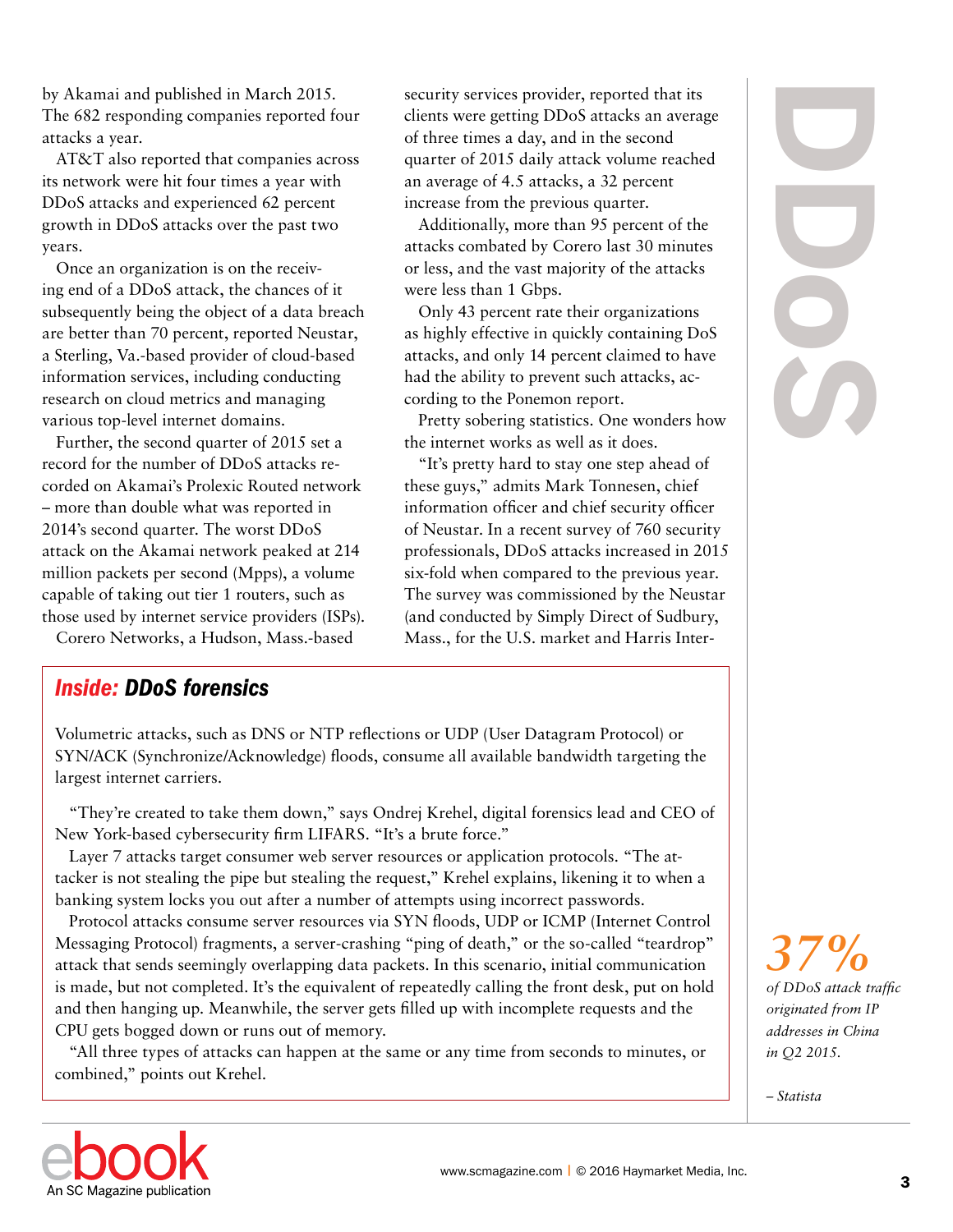active of London for the Europe, Middle East and Africa markets).

"Everyday there's an announcement of some [DDoS attack] going on with a company caught unprepared, trying to ramp up with people and technology," Tonnesen says. "Companies are looking for any way they can grab an edge in identification, detection and reaction time to eliminate the attack."

#### Interruption versus outage

Creating havoc via an outage is not necessarily an attackers' modus operandi. Their ulterior motive generally is to capture real value from the attack, such as financial gain, brand carnage or intellectual property resold on the underground market. Any of those scenarios happen nine out of every 10

DDoS attacks, according to Neustar. The impact on a company's customers and a firm's bottom line "negatively impacts everybody's financials," Tonnsesen points out.

DDoS attacks, which can take the form of an interruption or the more serious outage, almost always serve as a smokescreen diverting attention from a data breach. Meanwhile, the IT staff is trying to figure out why the website isn't working properly. "Unbeknownst to you, [the malware is] already in your network," Tonnsesen says.

A DDoS outage is a complete slaughter of messaging to a network, such as an ecommerce platform. Effectively, the network appears to shut down completely due to the bandwidth overload, making it nearly impossible to get traffic through to the website. In contrast, a DDoS interruption involves a targeted attack, such as to a customer service organization affecting intellectual property or customer records and identity.



Mark Tonnesen, CIO, CSO and VP operations, Neustar

"[An interruption] certainly has a major impact, but it wouldn't be an outage," explains Tonnesen. "It's more of a disruption, not a flat-out attack." The attackers, he says, are much more intelligent and organized. They know what they're looking for, and are out to affect your brand or reap a financial impact. There's an element of showcasing their capability and illustrating a company's weaknesses, he adds. As a result, IT security and network teams must be vigilant and always be on high alert.

#### The hybrid solution

Some CISOs are moving to a "hybrid" approach to combating DDoS attacks of the Application Layer 7 variety. The approach uses an on-ground client security product

> that links with a cloud-based mitigation tool. One argument for this approach is that attack victims can react more quickly to a specific attack on a business area, such as engineering or customer support, if they have the benefit of cloud-based updates rather than waiting for a networkbased device to be updated.

> Layer 7 refers to the seven common layers within an application. Each layer serves a specific purpose in a connected networking framework called the Open System Interconnection (OSI) Model,

following a set of standard protocols with the aim of enabling the interoperability of diverse communication systems.

OSI separates into seven layers that transport data up and down the chain – from the user all the way to the physical server and back again. Each layer employs its own protocol, responsible for carrying out an assigned function.

"Based on the customers I talk to, hybrid approaches are becoming mainstream," says Tonnesen.

**DDoS**

*79 In Q2 2015, botnetassisted DDoS attacks targeted victims in 79 countries.*

*– Kaspersky DDoS Intelligence Report Q2 2015*

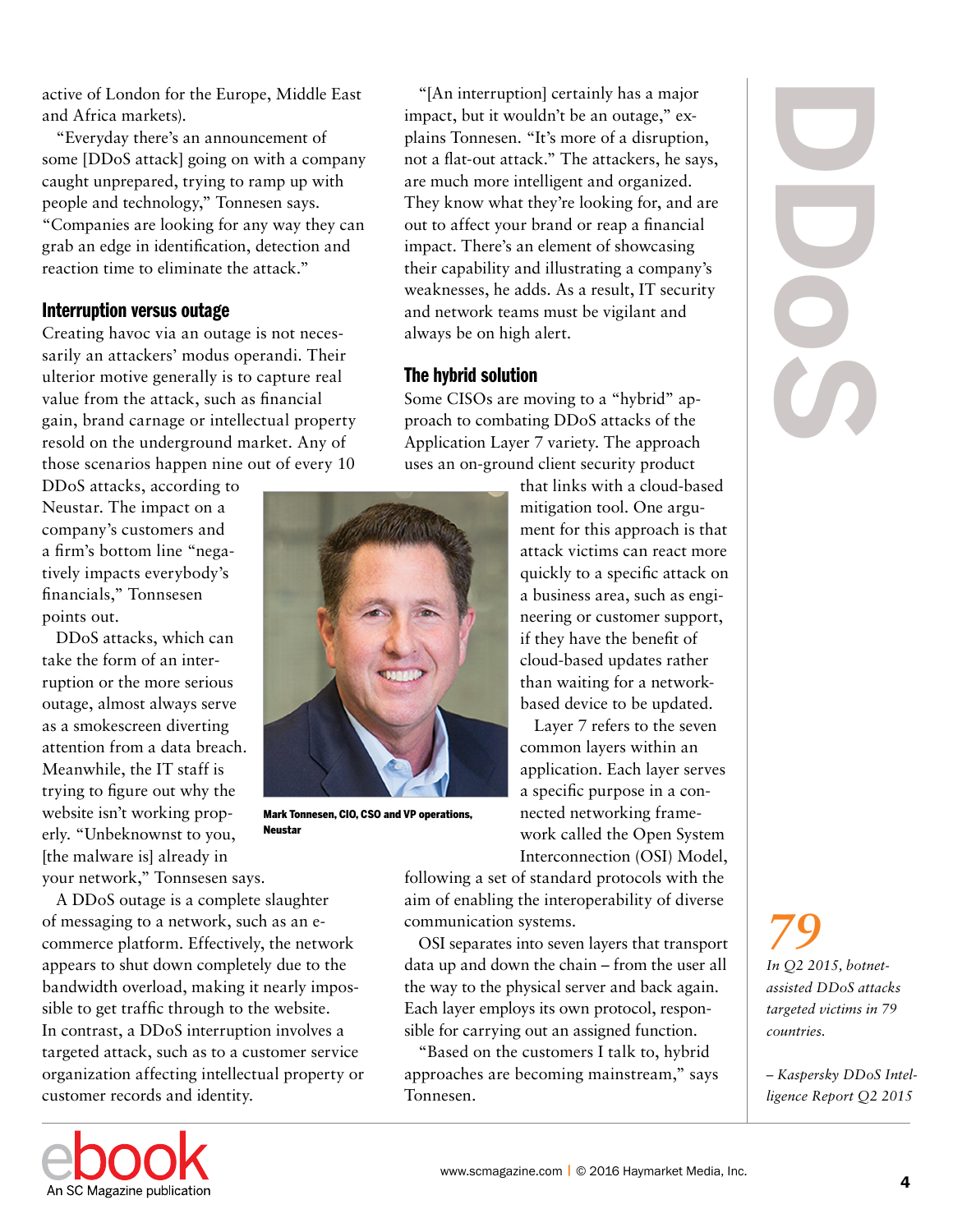## *Best practices: A telecom/defense contractor*

ViaSat is a Carlsbad, Calif.-based global broadband services and technology company, whose internet services are used by consumers throughout the world. In addition, its services are used by international military forces on the frontlines of battle, as well as commercial, business or government aircraft and maritime vessels. With that kind of customer base, it obviously must keep up its guard regarding potential DDoS attacks.

Charles Renert, vice president of cybersecurity at ViaSat, lays out some best practices to combat what he calls today's "commodity-grade attacks," the more sophisticated DNS- and NTP-based (Network Time Protocol) assaults that are currently commonplace. Under this scenario, he says, attackers send high volumes of data and a target's ability to intercept a known traffic pattern or source conducting an attack is tested.

"That's the old-school way of doing things that gets you a little way there," he says.

Attackers use reflective capabilities, throwing large volumes at the target. Then they request DNS or NTP services as somebody else. This way, he says, "the response doesn't come back to you; it goes to whoever you're targeting." Adding insult to injury, the increase in bandwidth increases the internet access fees companies



Charles Renert, VP of cybersecurity, ViaSat

pay their service providers, so it becomes a financial hit on both ends – being the victim and paying for the right to be the victim. "So you get 200 or 300 times bang for the buck, creating some absolutely massive attacks, as much as the 1,000-gigabit range we've seen in the last couple of years," he says. Tools can be purchased and services can be rented by the hour to combat such tactics and techniques.

It behooves organizations susceptible to such threats to increase network capacity well and above what's required to absorb and distribute such attacks, especially when they get into the 100-plus gigabit capacity, he says. "DDoS attacks are fundamentally repetitive. There are characteristics that you can identify. They come and go and typically appear over a short period of time, such as a half hour."

Renert says organizations should also be equipped to correlate and identify new attacks by their nature, and then have a process that automatically drops packets redirecting the traffic.

"There are false positives," Renert notes. "It's good to have humans in there to be able to identify what's happening. That's a good practice as well."

Client and cloud security products work together with one or the other configured as a rules-based defense working on certain types of data attacks that affect key assets and applications. Typically, underlying attacks involve a DNA-like sequence that lives in a lower level of an organization's technology stack, such as malware sitting on

An SC Magazine publication

a server some place, and begin to take over key assets.

"That's where a DDoS mitigation service can really help a weakness or attack sector," Tonnesen says. "One approach really isn't good enough anymore."

That's because miscreants are employing several tactics in carrying out their cam-



# *64*

*The longest networklayer attack of Q2 2015 lasted 64 days, with slightly more than 20% lasting five days or more.*

*– Incapsula Q2 2015 Global DDoS Threat Landscape*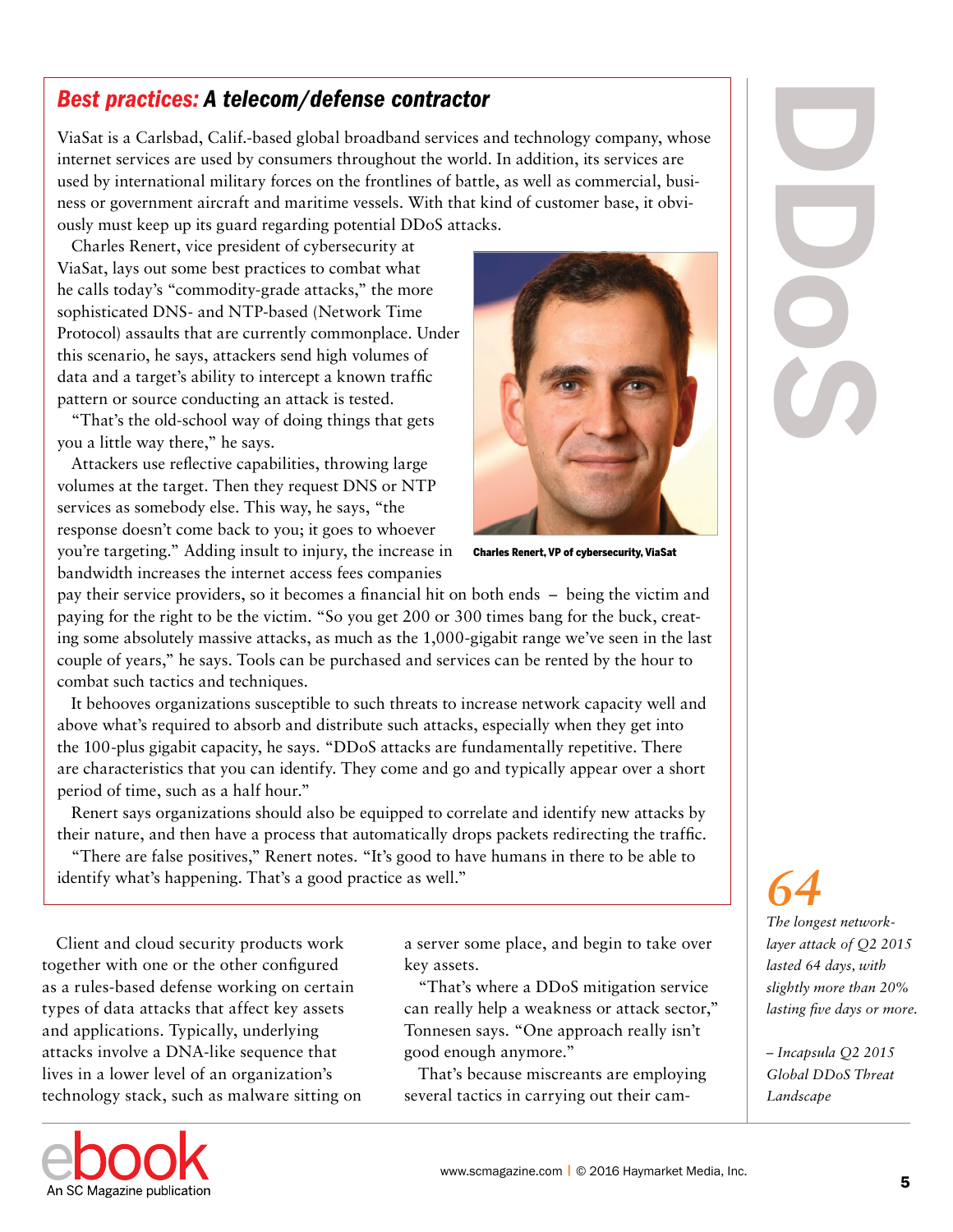paigns. Mike Weber, vice president of labs at Coalfire, a cyber risk management and compliance company based in Louisville, Colo., says, "Being able to diagnose a denial-of-service attack does take some time. Generally,

understanding if it's a problem internally, such as an application malfunction, system problem or faulty hardware, those kinds of diagnostics take a while."

When Weber was fending off DDoS attacks at a former employer, a webhosting company, he received an insider's view of old-fashioned corporate espionage. The client-hosting



J.J. Cummings, managing principal of Cisco's security incident response team

tacker basically exploits vulnerabilities in the DNS servers to be able to turn small inquiries into large payloads, which are directed back to the victim's server." Those are a different protocol than those other attacks that are



Mike Weber, VP of labs, Coalfire

company had known adversaries but could never pin the frequent attacks on a single entity. "They had a good idea who was behind the attacks," he remembers. "A lot of times, it was their competition. It was used as a revenge tactic. Sometimes it was intended to impact that company from a business perspective for whatever reason. Maybe it's a page rank or advertising issue."

Attackers leverage those kinds of attacks to consume personnel/intellectual capital being used for diagnosis. While the victim attempts to identify the strategy, attempting to thwart it typically sends victim companies into a state of chaos.

An attack against a website can be set to look like a denial-of-service interspersed with an attack that achieves the end goal of flooding log servers. The logs' giant volume makes it harder to find who is launching specific targeted attacks.

Typically, the obvious attack needs to be stopped before one can diagnose the other less obvious attack. "Think of that as DNS (Domain Name System) amplification," Weber says. "It's a DDoS attack where the atattacking different parts of the infrastructure – whether they're operating systems or applications, he says. "So, typically, they would be targeted toward two different parts of the client environment."

#### Malicious traffic

A typical approach to prevent DDoS from inflicting damage is to re-route non-malicious traffic to a cloud-based or third-party provider whose sole purpose is to mitigate denialof-service-type attacks at what's known as a "scrubbing" center.

"Only clean traffic gets through," says J.J. Cummings, managing principal of Cisco's security incident response team.

DDoS traffic then purposely gets diverted to the external provider, which takes the brunt of the attack and roots out all that's evil and bad, he says. Denial-of-service attacks are extremely challenging and can be expensive from a mitigation perspective, in terms of pipe size and technology, he admits.

"At the end of the day, it comes down to how critical these business applications are," Cummings says. "How much do you want to



*– Incapsula Q2 2015 Global DDoS Threat*  Landscape

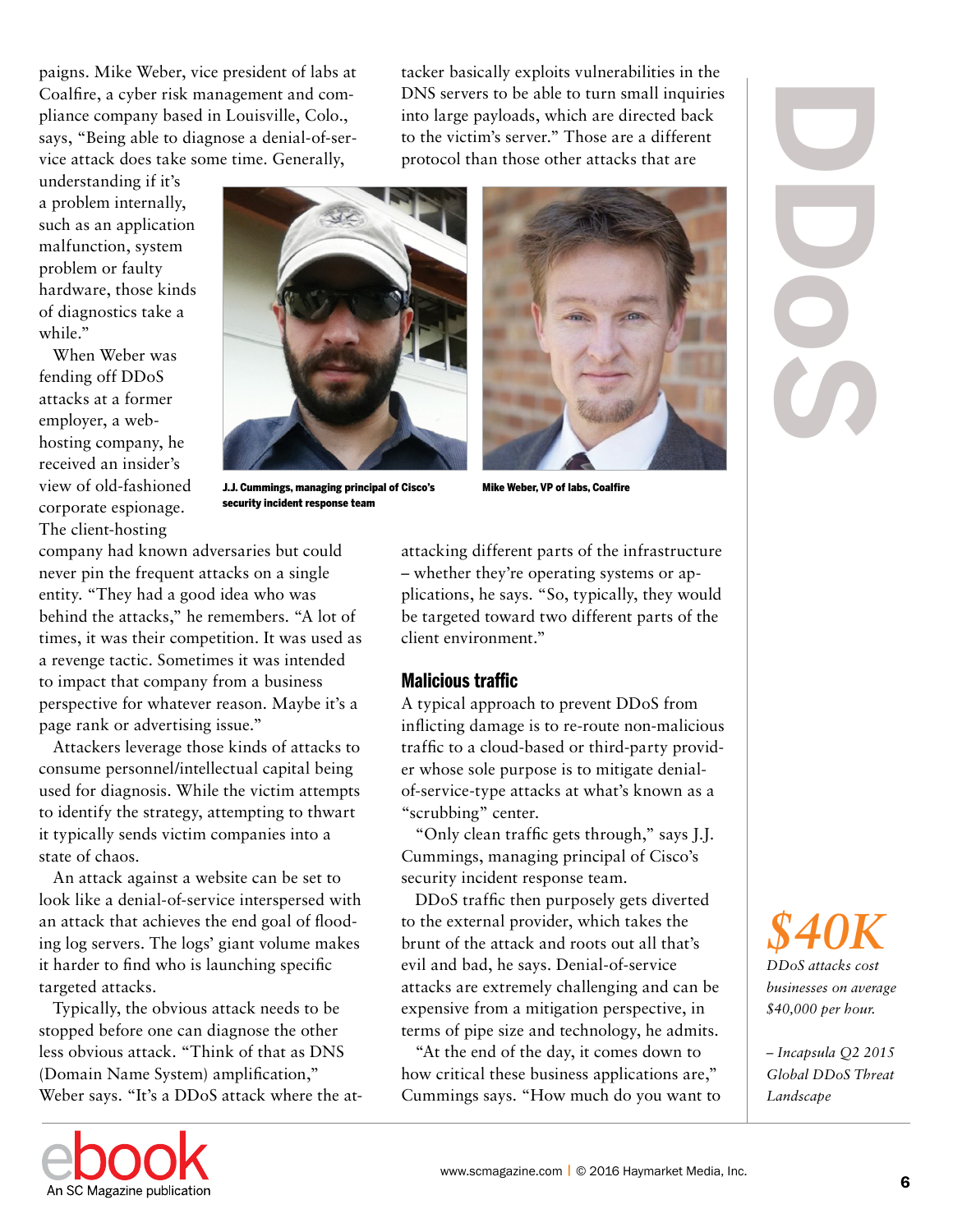spend to withstand an attack – and an attack of what size?"

Assaults come in various ways. DDoS can be enabled by a web page's application flaw, resulting in considerable CPU cycles. The attacker figures out the flaw and shoves data at it, overloading the web server's capacity. The same could be done to a network segment

or servers, knocking them offline.

The first questions that need to be addressed before, during or following a DDoS are how big is your internet pipe and how much bandwidth has been thrown at you historically?, says Cummings. The answers determine a network's required level of operational capability, as well as what the needs are at a bare minimum to resume the business.



Larry Ponemon, chairman & founder, Ponemon Institute

Security products are available from multiple vendors to help harden a company's public-facing systems so they're less susceptible to targeted types of attacks. "Those technologies presume you have enough of an internet pipe to withstand that amount of bandwidth," says Cummings. Otherwise, it's a moot point.

Detection analytics is another important tool to put DDoS mitigation measures in place. "You don't all the sudden get a terabyte of traffic hitting," he adds. "It kind of spools up, as that botnet starts to distribute the attack commands." ISPs can know in advance to block certain IP addresses or certain traffic streams upstream.

More sophisticated attacks often are focused on a profit motive and target companies with a lot of money, or a gambling site that is taking bets on a major sporting event. In online video gaming or gambling, some players go to the extreme, firing off a DDoS attack to disrupt the network where the opposition is hosted. Retribution is another

scenario with DDoS attacks. A former employee or student gets mad and rents a botnet to conduct an attack.

Whatever the motivation, a consequence of a denial-of-service attack is damage to the victim organization's reputation, in addition to a potential dollar loss for every minute that the network is offline. Nearly two-thirds

> (64 percent) of respondents in Ponemon's denial-ofservice study say reputation damage is the main consequence of a DoS attack, with 35 percent for diminished IT staff productivity and 33 percent for revenue losses.

"We try to come up with metrics on how to measure reputation loss, which is pretty significant," says Larry Ponemon, chairman of the Ponemon Institute, the cybersecurity think tank based in Traverse City, Mich.

"When people hear the bad news, what do they do? The churn can be significant from a revenue point of view. People leave, they find alternatives."

Citing research from the institute's recent "Cost of Data Breach" study, Ponemon says when compared to other security incidents, such as phishing, the most expensive attack type, on a unit cost per attack, is DDoS, because it takes a lot of effort to stop it. Meanwhile, he adds, "there's an extraction of data while people are worrying about the website being down."

*For more information about ebooks from* SC Magazine*, please contact Stephen Lawton, special projects editor, at stephen.lawton@haymarketmedia.com.*

 *If your company is interested in sponsoring an ebook, contact David Steifman, VP, publisher, at 646-638-6008, or via email at david.steifman@haymarketmedia.com.*



# *17%*

*Sunday was the most popular day of the week for DDoS attacks in Q2 2015 with 16.6% of all attacks*

*– Kaspersky DDoS Intelligence Report*  O<sub>2</sub> 2015